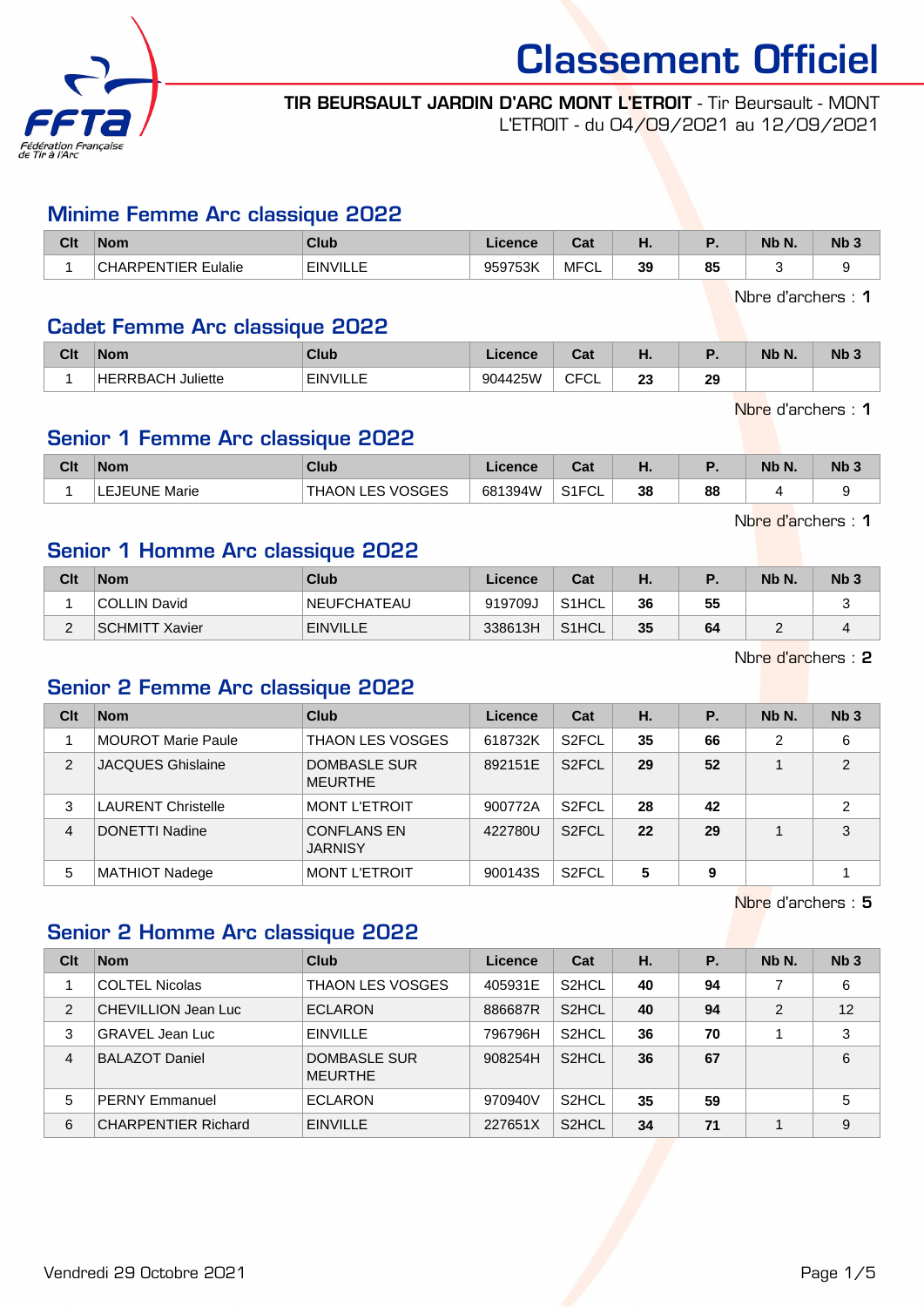

#### TIR BEURSAULT JARDIN D'ARC MONT L'ETROIT - Tir Beursault - MONT L'ETROIT - du 04/09/2021 au 12/09/2021

# Senior 2 Homme Arc classique 2022 (Suite)

| Clt | <b>Nom</b>       | Club                    | Licence | Cat                | Ъ. | Р. | Nb N. | N <sub>b</sub> 3 |
|-----|------------------|-------------------------|---------|--------------------|----|----|-------|------------------|
|     | VIARD Jean-Marc  | ECLARON                 | 800805R | S <sub>2</sub> HCL | 29 | 49 |       | ບ                |
|     | JACQUES Philippe | DOMBASLE SUR<br>MEURTHE | 933185G | S <sub>2</sub> HCL | 22 | 35 |       |                  |

Nbre d'archers : 8

# Senior 3 Femme Arc classique 2022

| Clt | <b>Nom</b>             | Club                                 | Licence | Cat     | п. |          | Nb N. | Nb <sub>3</sub> |
|-----|------------------------|--------------------------------------|---------|---------|----|----------|-------|-----------------|
|     | <b>TOURNEUR Yvette</b> | <b>CONFLANS EN</b><br><b>JARNISY</b> | 653098P | ` S3FCL | 16 | າາ<br>دے |       |                 |

Nbre d'archers : 1

# Senior 3 Homme Arc classique 2022

| Clt | <b>Nom</b>                     | Club                                 | Licence | Cat                | Н. | Ρ. | Nb N. | Nb <sub>3</sub> |
|-----|--------------------------------|--------------------------------------|---------|--------------------|----|----|-------|-----------------|
|     | <b>PERCEBOIS Laurent</b>       | DOMBASLE SUR<br><b>MEURTHE</b>       | 219032D | S3HCL              | 39 | 74 | 2     | 4               |
| 2   | <b>HERR Michel</b>             | DOMBASLE SUR<br><b>MEURTHE</b>       | 933836P | S <sub>3</sub> HCL | 35 | 68 |       |                 |
| 3   | <b>MARCHAL Bornert Patrick</b> | <b>THAON LES VOSGES</b>              | 233028S | S3HCL              | 25 | 39 |       |                 |
| 4   | DONETTI Jean-Marie             | <b>CONFLANS EN</b><br><b>JARNISY</b> | 422777R | S <sub>3</sub> HCL | 23 | 38 |       |                 |

Nbre d'archers : 4

## Junior Homme Arc a poulies 2022

| Clt | <b>Nom</b>       | Club                                 | Licence | Cat         | п. |     | Nb N. | Nb <sub>3</sub> |
|-----|------------------|--------------------------------------|---------|-------------|----|-----|-------|-----------------|
|     | JUNKER Alexandre | <b>CONFLANS EN</b><br><b>JARNISY</b> | 871561Z | <b>JHCO</b> | 40 | 100 |       | 14              |

Nbre d'archers : 1

#### Senior 1 Femme Arc a poulies 2022

| Clt | <b>Nom</b>            | Club             | .icence | $\sim$<br>vau        | ND. |     | Nb N. | N <sub>b</sub> 3 |
|-----|-----------------------|------------------|---------|----------------------|-----|-----|-------|------------------|
|     | <b>TOURBIN Celine</b> | POURNOY<br>MARL' | 909515D | 0.100<br>UL<br>ا ۱ ت | 40  | 100 |       | . 4              |

Nbre d'archers : 1

#### Senior 1 Homme Arc a poulies 2022

| Clt | <b>Nom</b>              | Club                                 | Licence | Cat                | Н. | Р.  | Nb N. | Nb <sub>3</sub> |
|-----|-------------------------|--------------------------------------|---------|--------------------|----|-----|-------|-----------------|
|     | <b>JOUBERT Valentin</b> | <b>THAON LES VOSGES</b>              | 631021T | S <sub>1</sub> HCO | 40 | 125 |       | 23              |
|     | ∣HELARD Kevin           | <b>CONFLANS EN</b><br><b>JARNISY</b> | 605261T | S <sub>1</sub> HCO | 36 | 67  |       |                 |

Nbre d'archers : 2

# Senior 2 Homme Arc a poulies 2022

| Clt | <b>Nom</b>               | Club                  | $\blacksquare$ cence    | r~<br>ual | .  |                    | <b>Nb</b><br>N. | N <sub>b</sub> 3          |
|-----|--------------------------|-----------------------|-------------------------|-----------|----|--------------------|-----------------|---------------------------|
|     | <b>WIESENER</b><br>David | OURNOY<br>'MARL<br>D∩ | $Q0$ $R0$ $Q0$<br>. וכי | S2HCO     | 40 | 110<br><u> 1 J</u> | ີ               | n <sub>n</sub><br>∠<br>__ |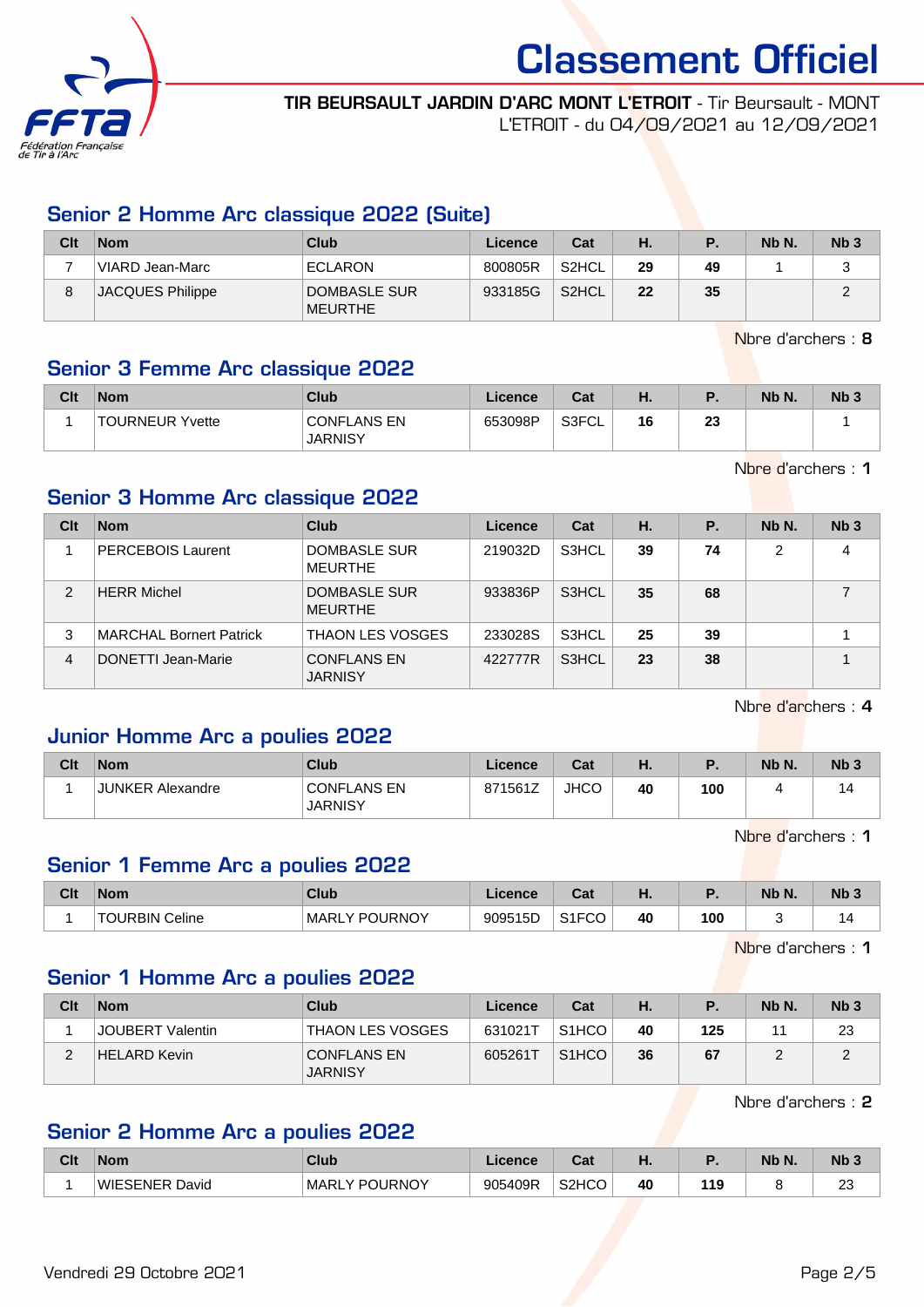

#### TIR BEURSAULT JARDIN D'ARC MONT L'ETROIT - Tir Beursault - MONT L'ETROIT - du 04/09/2021 au 12/09/2021

## Senior 2 Homme Arc a poulies 2022 (Suite)

| Clt            | <b>Nom</b>                 | <b>Club</b>                          | <b>Licence</b> | Cat                            | Η. | <b>P.</b> | Nb N. | Nb <sub>3</sub> |
|----------------|----------------------------|--------------------------------------|----------------|--------------------------------|----|-----------|-------|-----------------|
| $\overline{2}$ | ROBERT Serge               | <b>CONFLANS EN</b><br><b>JARNISY</b> | 715057L        | S <sub>2</sub> H <sub>CO</sub> | 40 | 103       | 8     | 7               |
| 3              | <b>PRUNIER Patrick</b>     | <b>VILLE SOUS LA FERTE</b>           | 727838D        | S <sub>2</sub> HCO             | 40 | 96        | 2     | 14              |
| 4              | <b>MONTES Olivier</b>      | <b>EINVILLE</b>                      | 675065S        | S <sub>2</sub> H <sub>CO</sub> | 40 | 93        | 2     | 12              |
| 5              | <b>KELLER Christophe</b>   | <b>CASTORS BLEUS</b>                 | 665652K        | S <sub>2</sub> HCO             | 39 | 108       | 5     | 21              |
| 6              | <b>BADOT Laurent</b>       | <b>CONFLANS EN</b><br><b>JARNISY</b> | 991720G        | S <sub>2</sub> HCO             | 37 | 81        |       | 13              |
| 7              | <b>VEITMANN Christophe</b> | <b>MONT L'ETROIT</b>                 | 631598V        | S <sub>2</sub> HCO             | 36 | 79        | 3     | 7               |

Nbre d'archers : 7

#### Senior 3 Femme Arc a poulies 2022

| Clt | <b>Nom</b>          | Club                | Licence | Cat   | Ъ. |     | Nb N. | Nb <sub>3</sub> |
|-----|---------------------|---------------------|---------|-------|----|-----|-------|-----------------|
|     | LEFEVRE Francine    | VILLE SOUS LA FERTE | 292493C | S3FCO | 40 | 103 |       | 19              |
|     | DAL BORGO Dominique | <b>NEUFCHATEAU</b>  | 468998F | S3FCO | 39 |     |       |                 |

Nbre d'archers : 2

## Senior 3 Homme Arc a poulies 2022

| Clt | <b>Nom</b>               | <b>Club</b>                | <b>Licence</b> | Cat   | Η. | Ρ.  | Nb N.          | Nb <sub>3</sub> |
|-----|--------------------------|----------------------------|----------------|-------|----|-----|----------------|-----------------|
|     | DAL BORGO Michel         | <b>NEUFCHATEAU</b>         | 317867H        | S3HCO | 40 | 102 | 3              | 18              |
| 2   | AMARO Jose               | <b>VILLE SOUS LA FERTE</b> | 638967E        | S3HCO | 40 | 100 | 5              | 12              |
| 3   | <b>LARTIGUE Yvon</b>     | <b>TOUL</b>                | 451552T        | S3HCO | 40 | 100 | $\overline{4}$ | 13              |
| 4   | SAYER Jacky              | <b>THAON LES VOSGES</b>    | 760957C        | S3HCO | 40 | 97  | $\overline{4}$ | 11              |
| 5   | <b>VOINOT Herve</b>      | <b>ECLARON</b>             | 801267T        | S3HCO | 40 | 96  | 4              | 10              |
| 6   | <b>SOUDANT Jacky</b>     | <b>ECLARON</b>             | 389854E        | S3HCO | 40 | 94  | 3              | 11              |
| 7   | <b>NEGRE</b> Jacques     | <b>WISSEMBOURG</b>         | 591990T        | S3HCO | 39 | 90  | 3              | 10              |
| 8   | <b>BARRAS</b> Jeanpierre | <b>NEUFCHATEAU</b>         | 321925U        | S3HCO | 39 | 73  | 1              | 2               |
| 9   | <b>MIGNON Patrick</b>    | <b>ECLARON</b>             | 786399G        | S3HCO | 38 | 81  | 3              | 6               |
| 10  | LEFEVRE Jeanluc          | <b>VILLE SOUS LA FERTE</b> | 292494D        | S3HCO | 37 | 87  | 3              | 8               |

Nbre d'archers : 10

#### Senior 1 Homme Arc droit 2022

| Clt         | <b>Nom</b>     | Club            | Licence | Cat                | Н. | Е<br>. . | Nb N. | N <sub>b</sub> 3 |
|-------------|----------------|-----------------|---------|--------------------|----|----------|-------|------------------|
|             | CELLIER Lionel | <b>TOUL</b>     | 719043U | S2HAD              | 19 | 26       |       |                  |
| $\sim$<br>_ | LADJAL Mehdi   | <b>EINVILLE</b> | 924347A | S <sub>2</sub> HAD |    |          |       |                  |

Nbre d'archers : 2

# Autres tirs

# Senior 1 Femme Arc classique 2022

| Tir | <b>Nom</b> | Club | Licence | Cat | . | . . | Nb N. | Nb. |
|-----|------------|------|---------|-----|---|-----|-------|-----|
|     |            |      |         |     |   |     |       |     |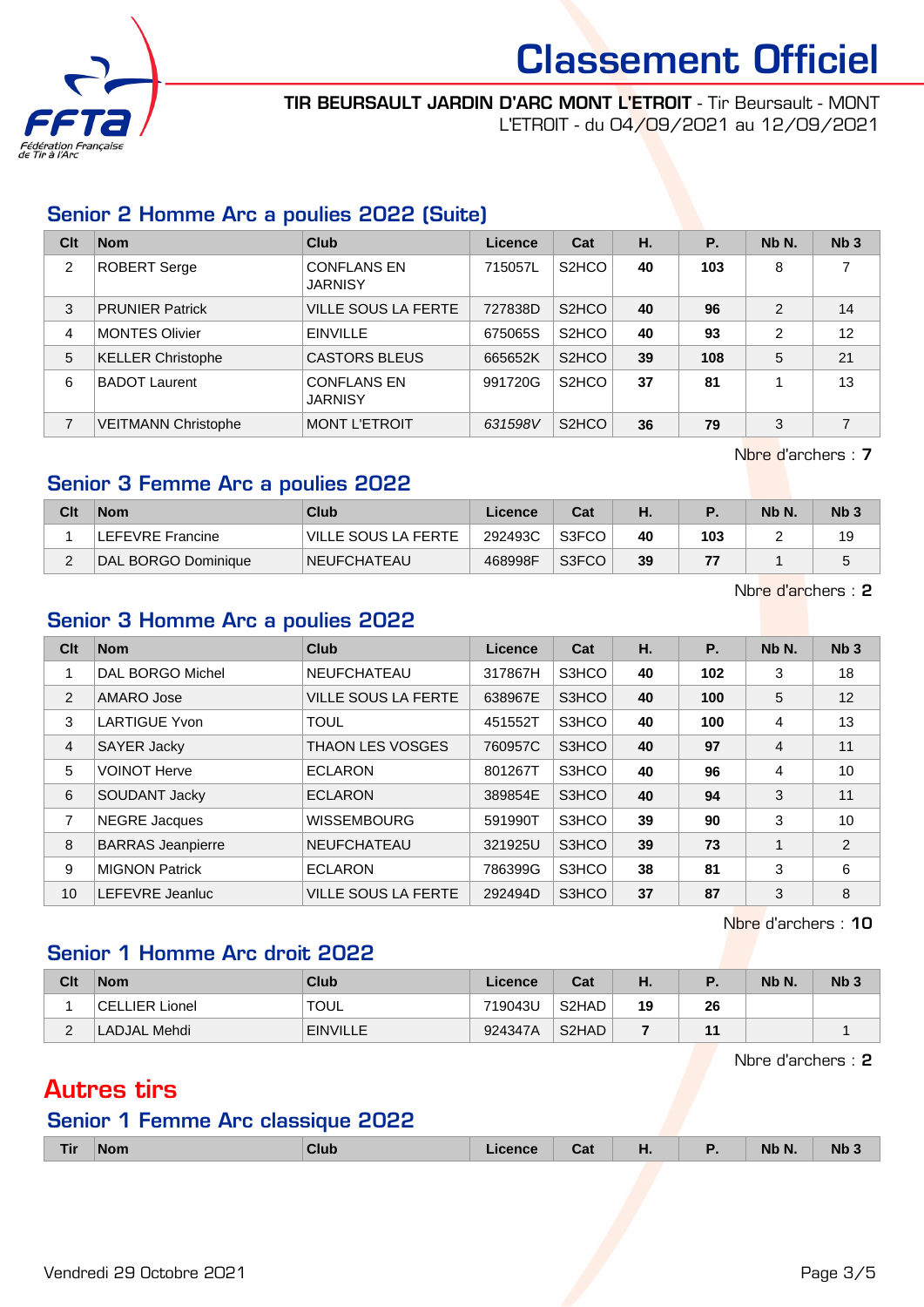

#### TIR BEURSAULT JARDIN D'ARC MONT L'ETROIT - Tir Beursault - MONT L'ETROIT - du 04/09/2021 au 12/09/2021

#### Senior 1 Femme Arc classique 2022 (Suite)

| <b>Tir</b>       | <b>Nom</b>           | Club                    | Licence | $\sim$<br>ual | п. |    | Nb N. | Nb <sub>3</sub>      |
|------------------|----------------------|-------------------------|---------|---------------|----|----|-------|----------------------|
| Tir <sub>2</sub> | <b>LEJEUNE Marie</b> | <b>THAON LES VOSGES</b> | 681394W | S1FCL         | 39 | 94 |       | $\overline{ }$<br>ں، |

Nbre d'archers : 1

#### Senior 2 Femme Arc classique 2022

| <b>Tir</b>       | <b>Nom</b>         | Club                    | .icence | יה<br>val          | п. |           | Nb N. | Nb <sub>3</sub> |
|------------------|--------------------|-------------------------|---------|--------------------|----|-----------|-------|-----------------|
| Tir <sub>2</sub> | MOUROT Marie Paule | <b>THAON LES VOSGES</b> | 618732K | S <sub>2</sub> FCL | 34 | r n<br>სა |       |                 |

Nbre d'archers : 1

## Senior 3 Homme Arc classique 2022

| Tir      | <b>Nom</b>                      | Club                | Licence | Cat   |    |    | Nb N. | Nb <sub>3</sub> |
|----------|---------------------------------|---------------------|---------|-------|----|----|-------|-----------------|
| $T$ ir 3 | <b>MARCHAL Bornert Patrick</b>  | THAON LES VOSGES    | 233028S | S3HCL | 28 | 53 |       |                 |
| Tir 2    | <b>IMARCHAL Bornert Patrick</b> | 'THAON LES VOSGES ∖ | 233028S | S3HCL |    | 43 |       |                 |

Nbre d'archers : 2

#### Senior 1 Femme Arc a poulies 2022

| Tir      | <b>Nom</b>            | Club          | Licence | Cat                | п. |     | Nb N. | Nb <sub>3</sub> |
|----------|-----------------------|---------------|---------|--------------------|----|-----|-------|-----------------|
| Tir 3    | <b>TOURBIN Celine</b> | MARLY POURNOY | 909515D | S <sub>1</sub> FCO | 40 | 108 |       | 21              |
| Tir $25$ | <b>TOURBIN Celine</b> | MARLY POURNOY | 909515D | S <sub>1</sub> FCO | 40 | 105 |       | 15              |

Nbre d'archers : 2

#### Senior 1 Homme Arc a poulies 2022

| <b>Tir</b> | <b>Nom</b>       | Club                    | .icence | $\sim$<br>sau      | m. | . . | Nb N. | Nb <sub>3</sub> |
|------------|------------------|-------------------------|---------|--------------------|----|-----|-------|-----------------|
| Tir $2$    | JOUBERT Valentin | <b>THAON LES VOSGES</b> | 6310217 | S <sub>1</sub> HCO | 40 | 125 |       | ົດ<br>د∠        |

Nbre d'archers : 1

#### Senior 2 Homme Arc a poulies 2022

| Tir   | <b>Nom</b>     | Club                                 | Licence | Cat                | Н. | Р   | Nb N. | Nb <sub>3</sub> |
|-------|----------------|--------------------------------------|---------|--------------------|----|-----|-------|-----------------|
| Tir 2 | ROBERT Serge   | <b>CONFLANS EN</b><br><b>JARNISY</b> | 715057L | S <sub>2</sub> HCO | 40 | 116 |       | 20              |
| Tir 2 | WIESENER David | MARLY POURNOY                        | 905409R | S <sub>2</sub> HCO | 40 | 110 | 6     | 18              |

Nbre d'archers : 2

#### Senior 3 Homme Arc a poulies 2022

| Tir   | <b>Nom</b>    | Club                    | Licence | Cat   | Н. | Р.  | Nb N. | Nb <sub>3</sub> |
|-------|---------------|-------------------------|---------|-------|----|-----|-------|-----------------|
| Tir 3 | NEGRE Jacques | <b>WISSEMBOURG</b>      | 591990T | S3HCO | 40 | 103 | 5     | 17              |
| Tir 2 | NEGRE Jacques | <b>WISSEMBOURG</b>      | 591990T | S3HCO | 40 | 102 | 4     | 15              |
| Tir 2 | SAYER Jacky   | <b>THAON LES VOSGES</b> | 760957C | S3HCO | 40 | 101 | 5     | 14              |
| Tir 4 | NEGRE Jacques | <b>WISSEMBOURG</b>      | 591990T | S3HCO | 40 | 97  |       | 13              |

Nbre d'archers : 4